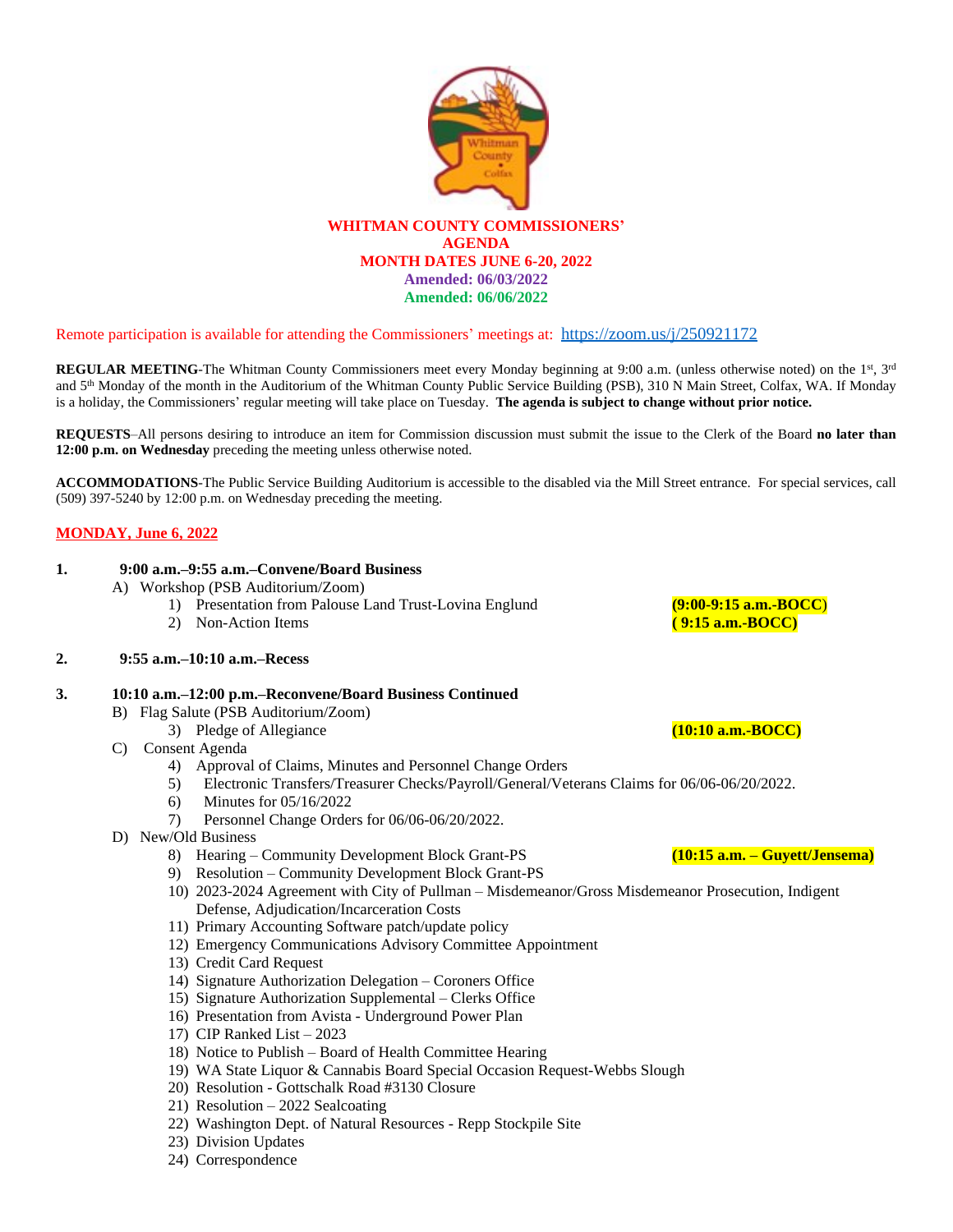- 25) Pending List Reviewed
- 26) Approved Documents Signed

#### **MONDAY, June 6, 2022 CON'T.**

**4. 12:00 p.m.– 1:30 p.m.–Recess**

**12:00 p.m.-**WSAC Virtual Assembly Zoom meeting hosted by WSAC (BOCC).

- **5. 1:30 p.m.- 3:00 p.m.–Reconvene/Board Business Continued**
	- E) Workshop (PSB Auditorium/Zoom) 27) Job Classification Discussion-Financial Director Position **( 1:30 p.m.-Jamison)**

**6. 3:00 P.M.–COMMISSIONERS' MEETING RECESSED TO MONDAY, JUNE 13, 2022.**

## **Tuesday, June 7, 2022**

**9:30 a.m**.- Whitman County Coordination Update meeting(Handy).

- **7. 10:00 a.m.- 12:00 p.m.–Reconvene/Board Business Continued**
	- **F) Executive Session (PSB Auditorium/Conf. Room B) 27A) Qualification of an Applicant for Public Employment ( 10:00 a.m.-Campbell) 27B) Collective Bargaining Sessions ( 11:30 a.m.-Campbell)**

**1:00 p.m.-**Small Business Cybersecurity Part 3: Systems (Handy).

# **Wednesday, June 8, 2022**

 **9:30 a.m**.- Whitcom Finance Committee meeting (Handy). **2:00 p.m.-**DPA Board meeting (Handy).

## **Thursday, June 9, 2022**

 **8:00 a.m**.-WCIF meeting (Largent). **6:00 p.m**.-Secretary of State Candidate Julie Anderson (Swannack).

## **Friday, June 10, 2022**

 **8:00 a.m**.-WCIF meeting (Largent). **10:00 a.m**.-Palouse Knowledge Corridor Monthly Stakeholder meeting (Handy).

#### **Sat./Sun., June 11/12, 2022**